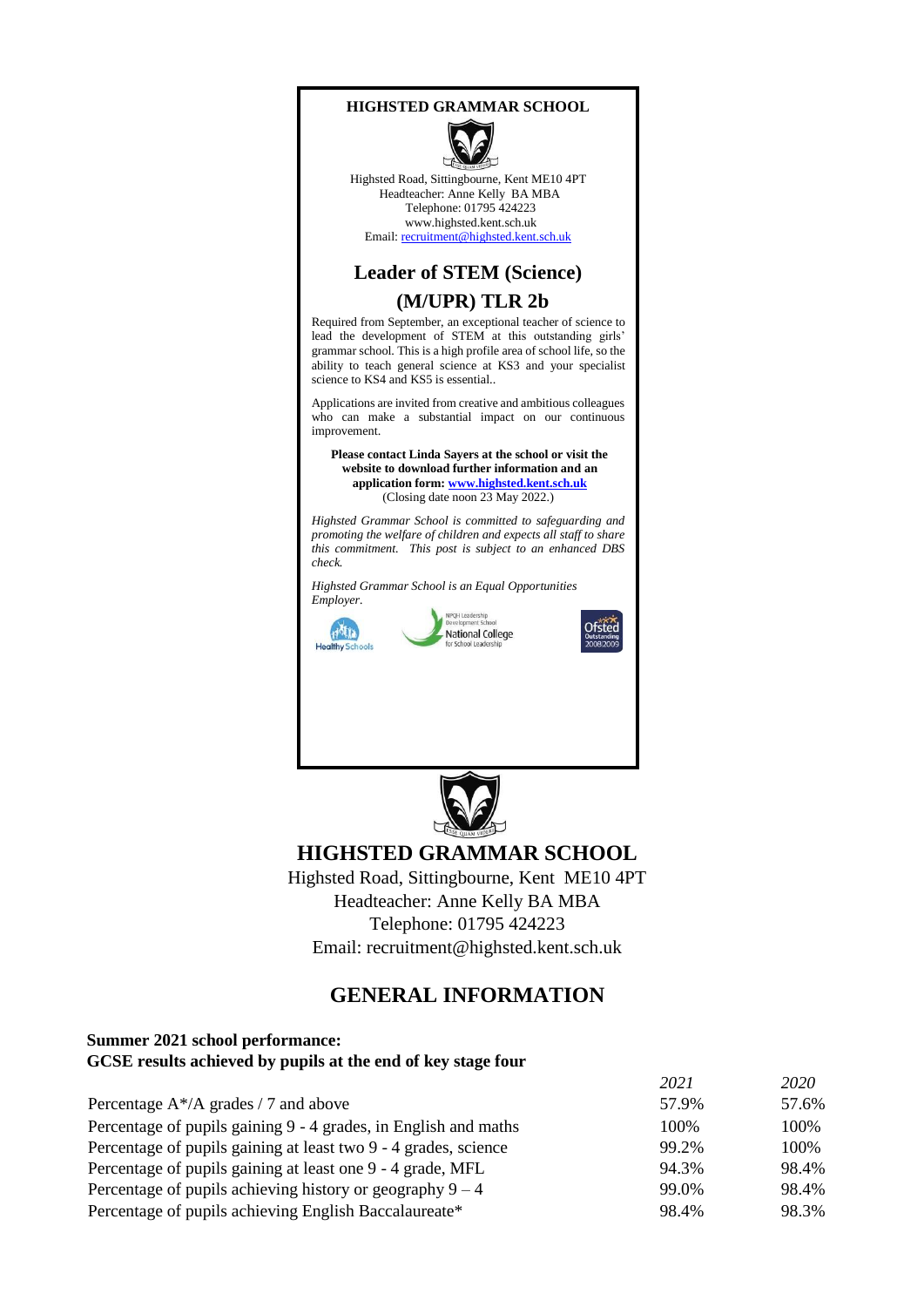\* **English Baccalaureate** consists of 9 - 4 grades at full GCSE in English, mathematics, two science subjects, a foreign language and history or geography.

| A-level results achieved by students at the end of Year 13 |       |       |
|------------------------------------------------------------|-------|-------|
|                                                            | 2021  | 2020  |
| Percentage pass rate                                       | 100\% | 100\% |
| Percentage $A^*$ -B grades                                 | 83%   | 81%   |

### *'Highsted Grammar School is an outstanding school. It knows its strengths and areas requiring improvement very well.'*

*'The school is ambitious for its students and is very effectively focusing the staff team and the girls themselves on raising their expectations and achievements.'* 

*'The school effectively enables girls to make excellent progress. They achieve the highest academic standards.' 'The curriculum gives girls an outstanding range of experiences and there is excellent involvement in extracurricular activities.'* 

*'There is a strong mutual respect between staff and girls. Initiative is encouraged and girls say that they get on very well together, help one another and enjoy school.'* 

(Ofsted Inspection report 2009)

Highsted Grammar School is a small girls' grammar school (around 894 on roll, including 179 in Sixth Form) situated in the North Kent town of Sittingbourne. As an outstanding school, we were one of the first to convert to academy status in the autumn term 2010.

Excellent road and rail connections give easy access to London, Canterbury, Ashford and the Continent. Sailing and swimming facilities in the area are good and there are plenty of community activities (for example, orchestral, choral, theatrical clubs, etc.) available. Theatres in Canterbury and Maidstone, as well as those in London, provide entertainment. A well-equipped sports complex in the town has excellent facilities both for the serious sportsman and woman and for family recreational use. House prices are relatively low for the South East and opportunities for further professional development are excellent.

The school itself is a high-performing girls' school, where pastoral care and enrichment feature as highly as academic success. Having featured three times in Her Majesty's Chief Inspector's list of outstanding schools, we are proud to play a leading role in the education of young people in our area. The pupils are exceptional in every way – they are enthusiastic, personable, caring, and show considerable initiative – and we enjoy the strong support of parents. Likewise, the staff team – teaching, support and administrative – is talented, dedicated, hardworking and committed to the continuing success of the school. The governing body represents a group of capable, multi-skilled individuals, wholly supportive of the work we do.

The main block of the school was opened in 1958 when the school moved from older premises and since then other buildings have been added, including a technology block, new laboratories and additional classrooms. Development of the site continues with an imaginative, multi-purpose teaching area – the Hi-pod; new PE and dance studio, language laboratory and media studies/photography suite.

The Learning Resource Centre was created out of the old school library and boasts a light, comfortable and airy environment with good book stock, excellent ICT facilities and a pleasant reading area. It is very popular with students and well used by all age groups. Books, newspapers and specialist magazines are catalogued alongside other media and loans are monitored through an electronic library management system. Much of the day-to-day running of the Centre is undertaken by a group of library prefects, trained and overseen by the Centre Manager.

Highsted is a school of opportunity for staff as well as pupils, winning the School Achievement Award in two out of the three years that the scheme ran. We contribute extensively to initial teacher training, with many PGCE and SCITT trainees successfully completing their programme in the school each year and in recent years, no less than six members of the leadership team have been promoted to headship posts.

Pupils are granted places at the school on the basis of success in the Kent selection tests or the Highsted Test, broadly speaking they represent the top 25% of the ability range. The economic and social characteristics of the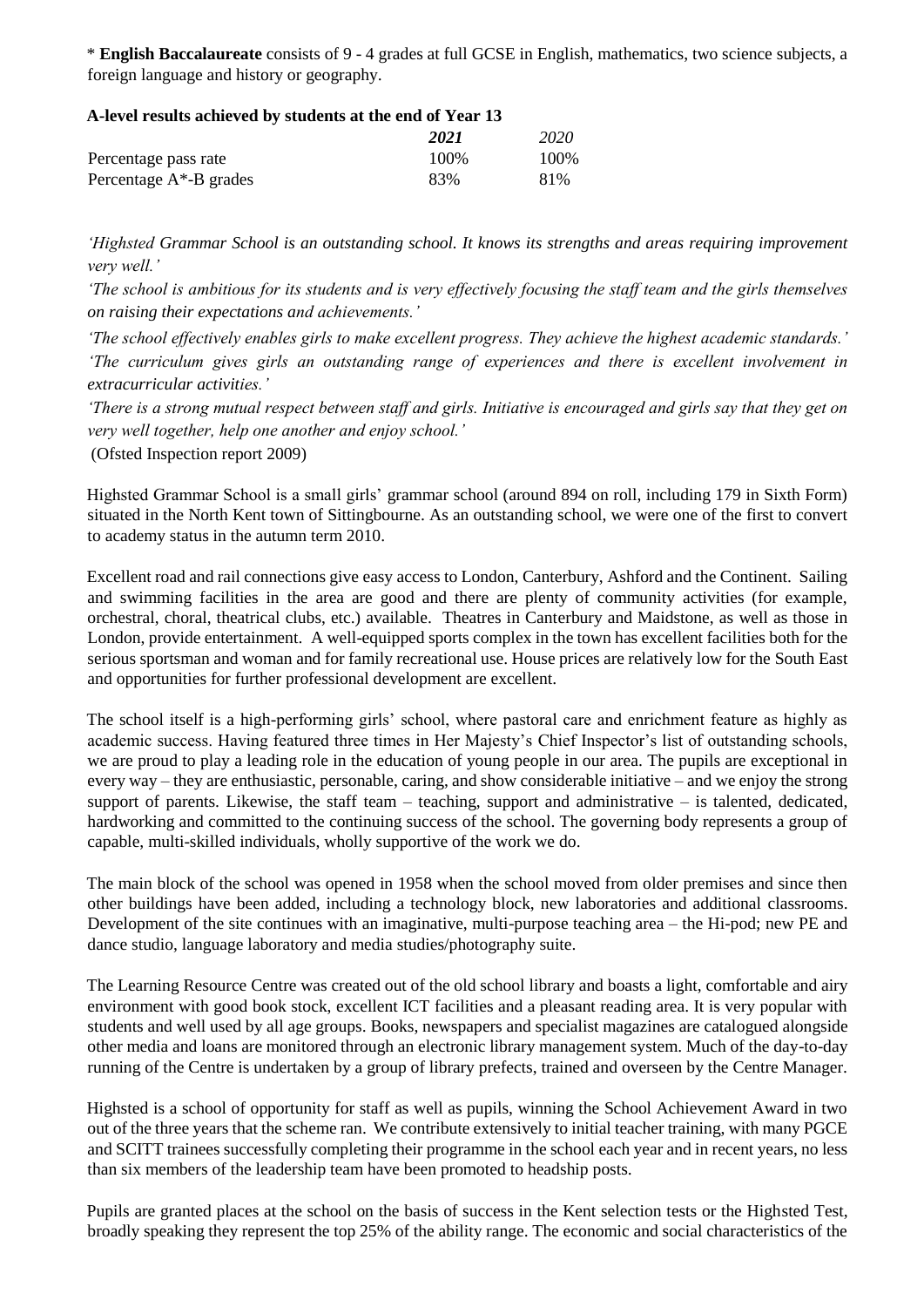locality are not the most affluent in Kent, so opportunities for value-added are high and the school is able to make a real impact within the community. At Sixth Form level we work in partnership with two other local schools, Borden Grammar (boys) and Fulston Manor (mixed). Through this arrangement, we focus mainly on A-level provision and are able to offer more than 34 different courses, including several applied A-level options. Highsted continues to be placed in the top 100 secondary schools (The Telegraph) based on our A-level results.

The school, formerly sponsored by Microsoft, received specialist school status through science and consequently we have implemented major changes to the ICT infrastructure to make full use of these connections. Across the school we regard this not only as a strategy to develop science further and promote the role of women in this area, but also as the opportunity to enhance provision across the whole curriculum.

Music and drama within the school are exceptional, with high quality productions taking place every term. There is a strong choral tradition in the school. Sporting activity also features highly in the work that we do, and the pupils enjoy both local and national recognition in areas as diverse as cricket, judo and life-saving. Other extracurricular activities are wide-ranging and responsive to student need. A very strong School Council has been an established part of Highsted for more than 50 years.

The school has enjoyed a long-standing partnership with Gymnasium Fridericianum, Erlangen in Bavaria and this has led to regular exchange visits for more than 25 years. From our advantageous geographical position, we are also able to undertake day trips to Europe and each year there are study visits to France, Belgium and Italy, organised by different subject areas. For the first time in 2005, a group of Year 12 students spent three weeks in quality work experience placements in Brussels and this has now become a regular part of the summer term enrichment programme, supported by substantial grants from the EU.

From this brief description, potential candidates will realise that this grammar school offers far more than a purely academic focus. This does not come about by accident. It is entirely dependent on the determination and commitment of the whole school community, alongside effective delegation of tasks. If you have the potential to contribute to an exceptional school and would like to be part of a friendly, winning team, we would love to hear from you!

This post would suit a creative and ambitious professional who can work well as part of a team, is keen to contribute ideas and take on new initiatives and has high expectations of the students. It provides an opportunity to work with able and well-motivated students within a successful department and with friendly colleagues. Flexibility and a personal desire to broaden professional experience would be an advantage.

In line with supporting the wellbeing of all staff, all Highsted employees will receive a private health care package supported by Benenden Health Care.

Anne Kelly (March 2021)

#### **Leader of STEM (Science)**

A fantastic opportunity is available to offer a passionate science teacher leadership responsibility to promote science within the school and beyond. We are seeking an enthusiastic individual to lead on STEM within the school; the talented individual should challenge stereotypes and promote uptake into STEM Careers.

At Highsted STEM subjects are enthusiastically promoted throughout the school with many key events being held to engage students and broaden their horizons. The STEM leader will champion these cross-curriculum events throughout Year 7-13 to enthuse keen students to excel in this field.

The STEM lead should engage with external agencies to enhance the expertise of their team, by seeking to deliver an enriching STEM curriculum across the seven-year journey of students at the school. As STEM lead you will be responsible for developing the extra-curricular and outreach programme across STEM subjects with a particular focus on Science. Our newly appointed STEM Lead will be responsible for enhancing the extracurricular and established outreach programme across STEM subjects with a particular emphasis on science.

The impact of the work will be evident in student's uptake to STEM courses at A-level.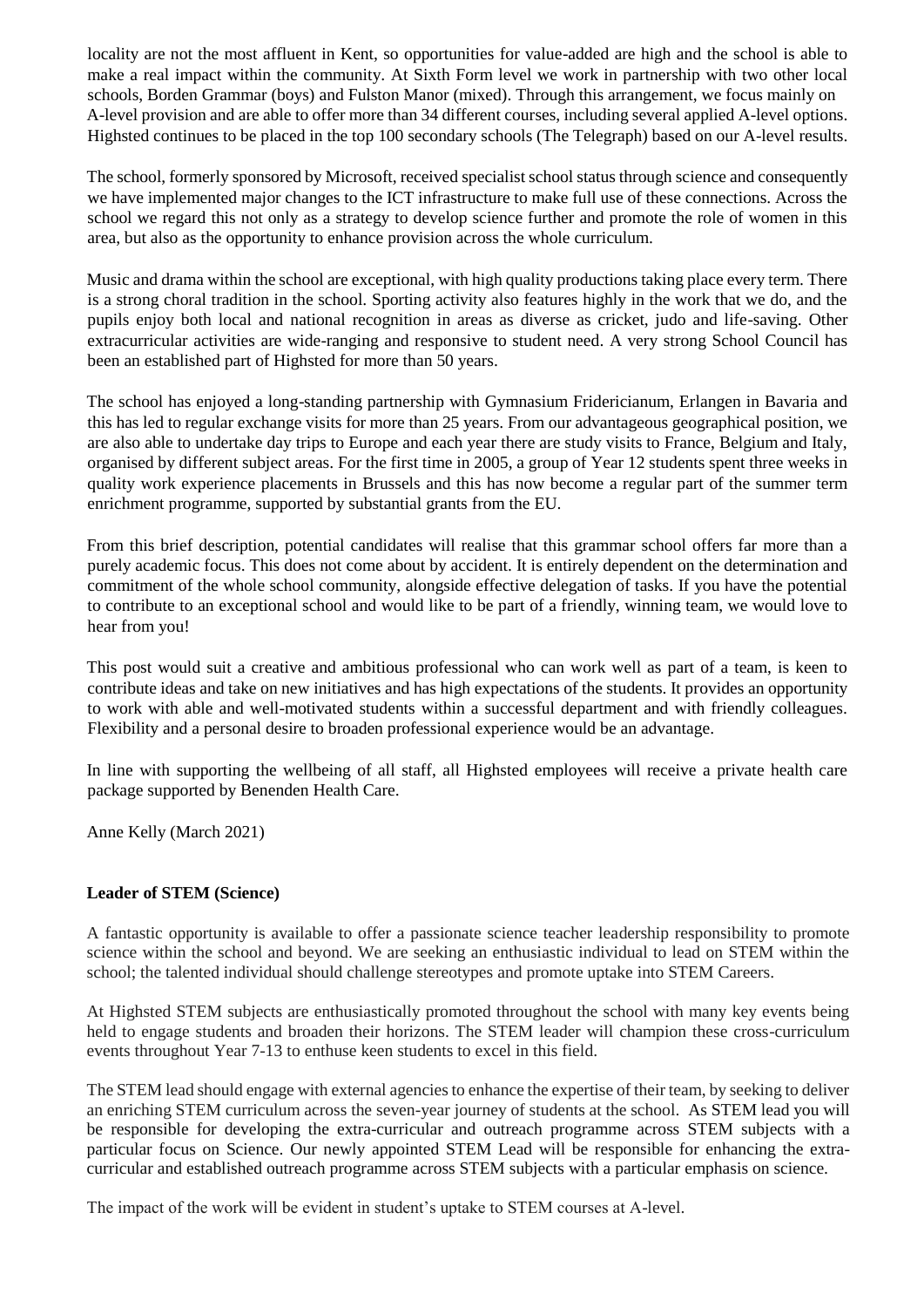## **Person Specification**

# **Leader of STEM – (Science)**

|                   | <b>Essential</b>                                                                               | Desirable                                                                                |
|-------------------|------------------------------------------------------------------------------------------------|------------------------------------------------------------------------------------------|
| <b>Experience</b> | Qualified teacher, graduate in science                                                         | Ability to offer a second science subject to<br>GCSE.                                    |
|                   | Successful contribution to science<br>initiatives/developments in school.                      | Experience of involvement in whole school<br>planning.                                   |
|                   | Evidence of taking responsibility for own<br>professional development.                         | Contribution to professional development of<br>others.                                   |
|                   | Evidence of outstanding teaching,<br>leading to consistently high standards of<br>achievement. | Successful experience in raising student<br>achievement and adding value.                |
|                   | Contribution to a school's science<br>extracurricular programme.                               | establishing<br>Experience<br>οf<br>business/community links.                            |
|                   | Knowledge of current developments in<br>teaching and learning.                                 |                                                                                          |
|                   | Evidence<br>of<br>working<br>with<br>other<br>professionals as part of a team.                 | Application of good practice to/from other<br>subjects and areas.                        |
| <b>Personal</b>   | Enjoy working with young people.                                                               |                                                                                          |
| <b>Qualities</b>  | Demonstrate energy, vigour and<br>perseverance and promote an 'I can'<br>philosophy.           |                                                                                          |
|                   | Ability to prioritise, plan and organise<br>own work and that of others.                       | Evidence<br>of<br>both<br>supporting<br>and<br>challenging colleagues.                   |
|                   | Ability to delegate appropriately.                                                             |                                                                                          |
|                   | Ability to enthuse and motivate others.                                                        |                                                                                          |
|                   | Sense of humour.                                                                               |                                                                                          |
|                   | Ability to work under pressure and meet<br>deadlines.                                          | Acknowledge/utilise the experience,<br>expertise and contribution of others.             |
|                   | Consistently high expectations of<br>themselves and others.                                    |                                                                                          |
|                   | Self-motivated and self-confident.                                                             |                                                                                          |
|                   | Personal impact and presence with staff,<br>students and parents.                              | Implementation of creative and innovative<br>teaching developments.                      |
| <b>Skills</b>     | Broad and imaginative range of teaching<br>skills.                                             |                                                                                          |
|                   | High-level communication and<br>presentation skills.                                           |                                                                                          |
|                   | Think creatively and imaginatively to<br>solve problems.                                       | Ability to anticipate problems and identify<br>opportunities.                            |
|                   | Ability to negotiate and consult<br>effectively; knowing when to seek advice<br>and support.   | Tenacity in 'difficult conversations' in<br>having the highest aspirations for students. |